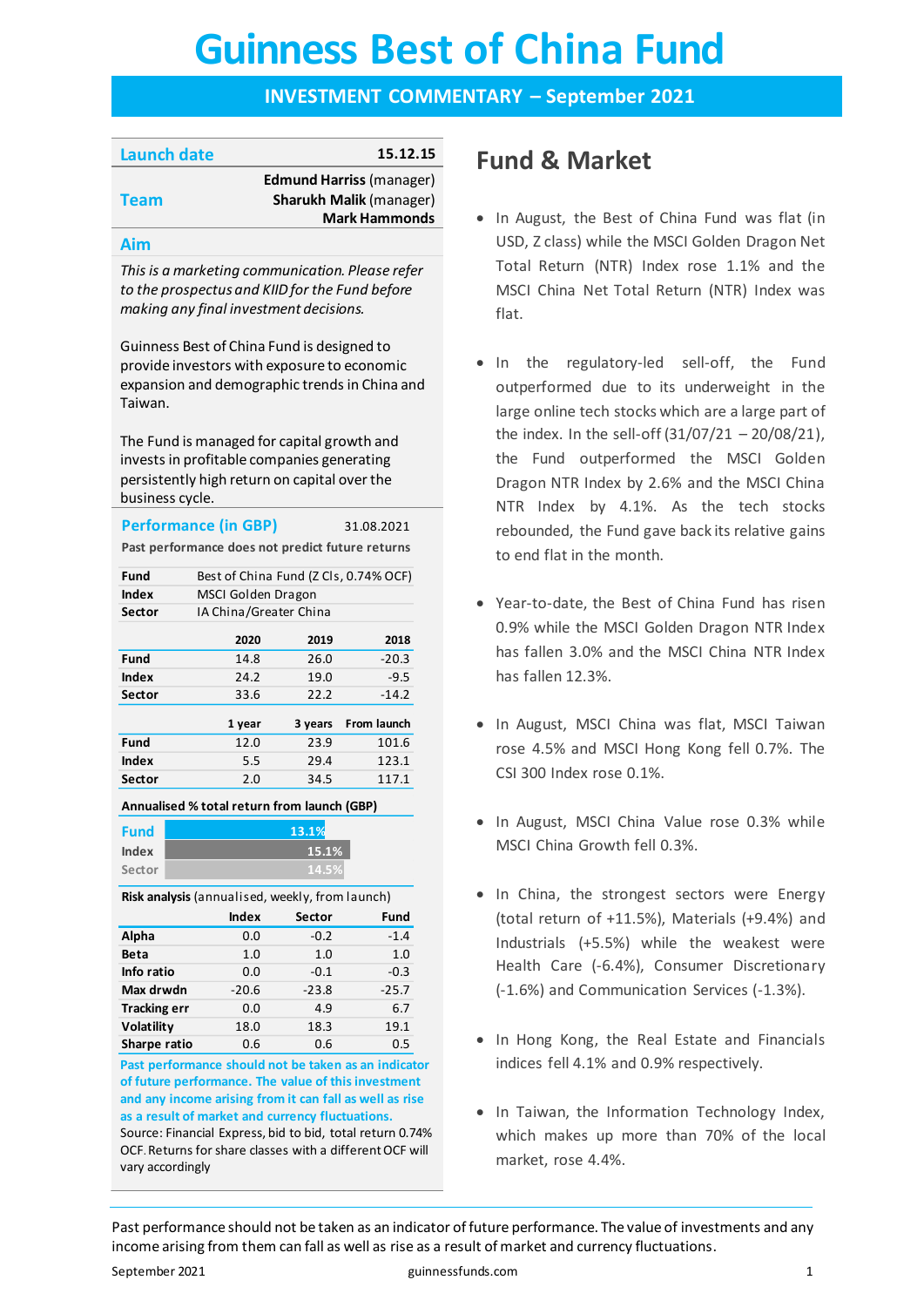• In the Fund, strong performers were Xinyi Solar, Nari Technology, JD.com, Haier Smart Home and China Overseas Land. Weaker stocks were Fuling Zhacai, Shengyi Tech, Alibaba, Ping An and Novatek Microelectronics.

# **Market Overview**

The government has been talking up its focus on "common prosperity". The term has been used in the past, with it being mentioned by Mao Zedong and Deng Xiaoping. Under Deng, the focus was on allowing some to prosper before others through free markets, which would eventually allow the achievement of common prosperity for all. In the past year, the government made common prosperity an objective, after deeming that the problem of extreme poverty had been solved. That being said, there is no precise definition of what it actually means. Given what we have read, we regard common prosperity as a term with multiple aims. The primary aim is to reduce income and wealth inequality. Notes released after Party meetings indicate that the Party wants more chances for wealth generation. They aim to make the middle class bigger but also mention the need to "adjust excessive incomes and prohibit illicit income to promote social fairness and justice". We interpret this as a continued focus on economic growth, but with an evolved taxation system to redistribute income. Other goals include:

- A more inclusive and fair education system.
- A system which allows more people to become wealthy.
- Improving elderly care and medical security.
- Protecting property and intellectual property rights.
- Improving incomes in rural areas.

The Party has also given statements indicating what common prosperity does not mean – an official said it does not mean "killing the rich to help the poor", while another stressed that the phrase does not translate to egalitarianism.

In Zhejiang province, where Xi Jinping was Party Secretary between 2002 and 2007, the local government has established a common prosperity pilot zone. The pilot aims to double household income within 10 years, which will require economic growth if the target is to be met. In the press release, there is more focus on how to achieve growth rather than on taxes and redistribution of income.

In terms of the impact on portfolio management, we interpret common prosperity as investing in stocks which:

- Do not have a negative impact on wider society.
- Do not make it harder for the low- and middle-income consumers to grow their incomes and welfare over time.
- Align with the state's view of what is needed to drive economic growth in the next decade. Our focus on structural growth themes means we are well placed for this. Areas of exposure include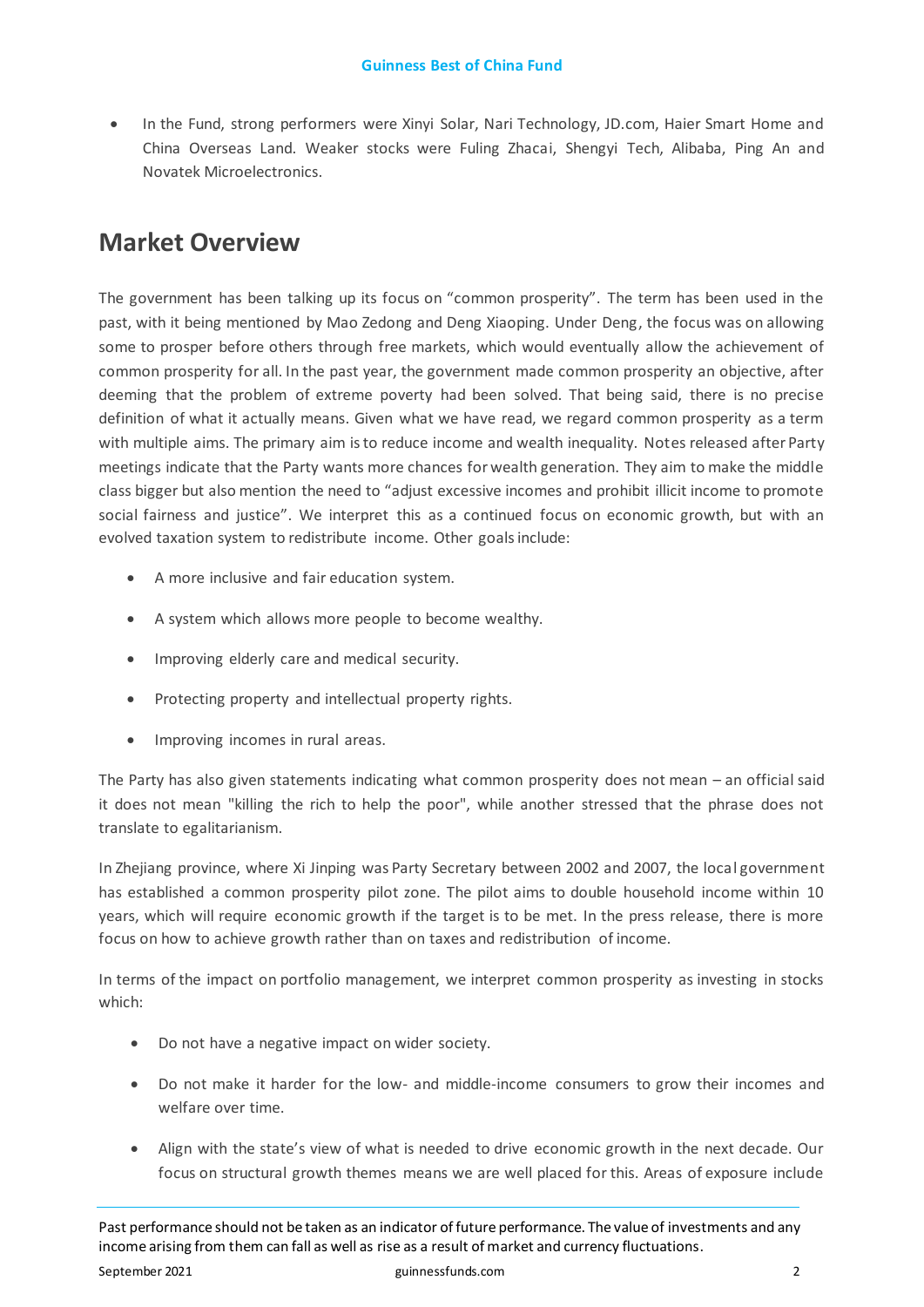Sustainability, Manufacturing Upgrades, Cloud Computing & Artificial Intelligence and Healthcare.

# **Motivation**

We believe there are several motivations behind the government's focus on common prosperity:

- To reduce widening income and wealth inequality. One measure to calculate income inequality is the Gini Coefficient. A value of zero means an equal society (where all incomes are the same) whilst a value of 100 means maximum inequality (e.g. one person has all the income). Based on data from the World Bank, the Gini coefficient for China is 39 compared to 41 for the US and 35 for the UK. Given that China is a socialist country, this is a surprising result. For context, the Gini coefficients are 28 for Norway, 30 for Sweden and 28 for Denmark.
- To improve poor corporate behaviour, which maximises profits to shareholders while in some cases, is also detrimental to wider society – see below for obvious examples.
- To check the power of large companies, especially in the tech space. In November 2020, Jack Ma essentially criticised the government's approach to financing directly to their faces. Following the speech, which was not received well by the government, there was a notable increase in government regulation in the tech space. Given the amount of data these online tech companies possess, as well as the fact some operate social media platforms, they arguably present a potential threat to the Party's rule over China.

# **Actions**

Over the past few months, various industries have faced regulatory actions. We think many of these moves do have understandable rationale:

- Online platforms such as Alibaba were barred from restricting merchants to exclusivity deals, where the merchant can only sell on one platform. This practice was to the clear detriment of the seller as well as consumers, who faced less choice.
- Food delivery drivers to be paid the minimum wage and to be offered access to insurance.
- Chinese courts ruled that the "996" practice (working from 9am to 9pm, 6 days a week), which is popular in tech companies, is illegal. The practice has long been criticised and this intensified this year after two employees of Pinduoduo died in separate incidents, which were potentially linked to arduous working hours.
- People under the age of 18 to be restricted to only three hours of gaming on weekends. While we think this is too restrictive, the move does have some rationale. Hundreds of millions of people in China have some form of visual impairment, which may be linked to excessive screen use. Additionally, in 2019 the World Health Organisation (WHO) formally classed gaming disorders as a behavioural disease.
- The government is intending for much of the for-profit education sector to turn non-profit. The government is concerned that the gap between richer and poorer students could further increase, given the popularity of after-school tuition services in middle class families. Additionally,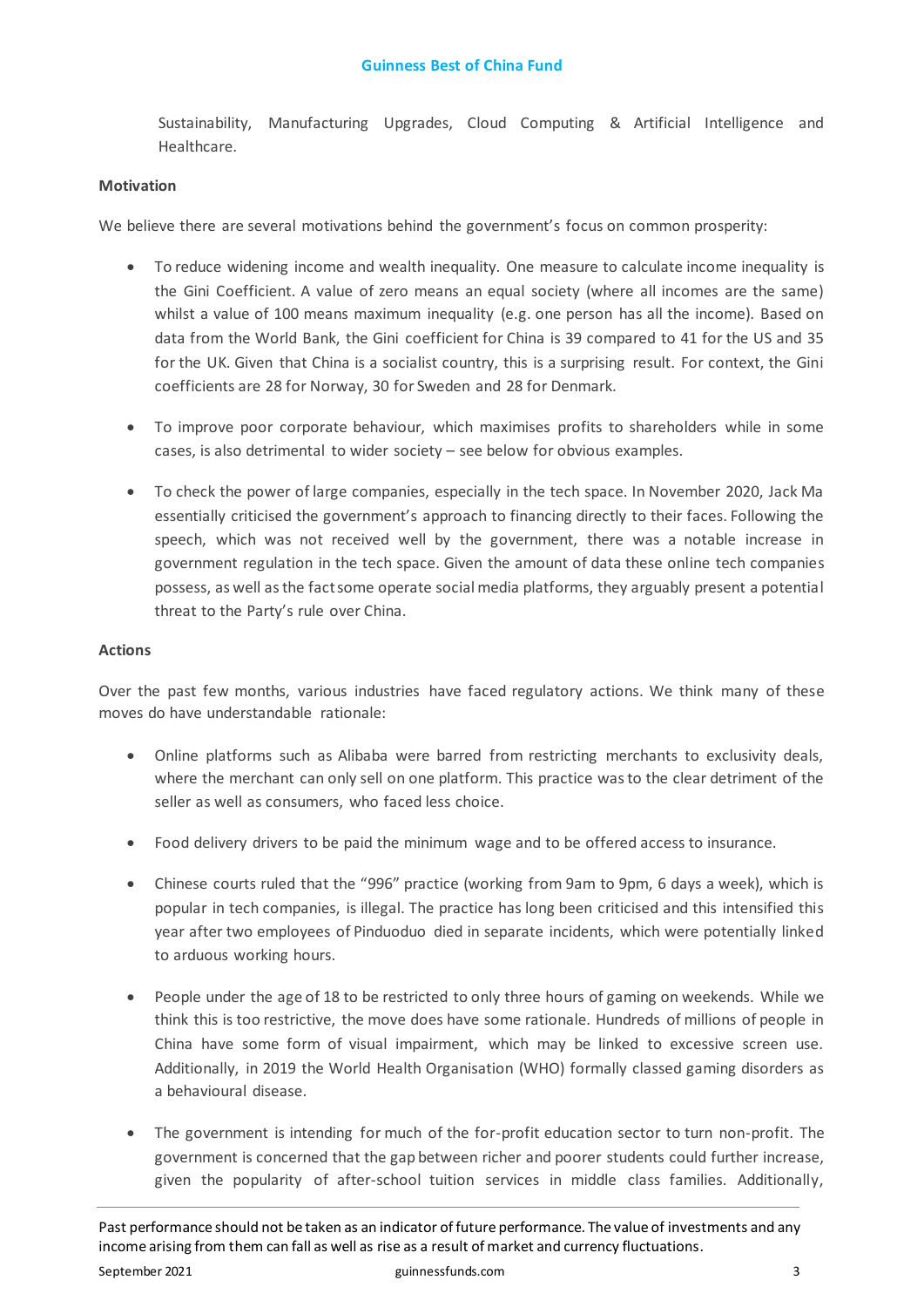# **Guinness Best of China Fund**

expensive tuition is likely to discourage families from having more children, which makes it much harder for China to increase its birth rate. The government's action marked a repeat of what has occurred in Korea.

- The *People's Daily* called for greater supervision of the online healthcare sector. In particular, it called for better supervision and standards in the prescription of medicines. In some cases, online platforms distributed medicines before they were actually prescribed.
- The Personal Information Protection Law (PIPL) was passed and becomes effective in November. Where algorithms decide which adverts and information are shown to users, users will have the option for their personal data to be ignored by the algorithm. The law also sets out a framework outlining why and how personal data can be used, much like Europe's GDPR. Companies can be fined up to 5% of their revenue if they violate the law.

However, there are some actions which have less to do with improving market failures or reducing inequality, and more to do with maintaining power. Data is the recurring theme in these cases, which can be used as a justification for more state involvement. For example, concerns over data security were used to justify the removal of Didi's app from app stores. The official justification was the government was concerned over potentially sensitive data flowing between domestic and foreign entities, though we question how much data genuinely left the country in this case. Nonetheless, data security concerns have forced multinationals such as Apple and Tesla to keep most of their data within China. More broadly, the issue of data is relevant in the case of surveillance, facial recognition, the digital renminbi and the evolving social security system.

# **Company Responses**

In response to the new regulations, we have seen several companies allocate funds towards common prosperity initiatives. Both Alibaba and Tencent have pledged \$15.5bn, while the founders of companies including Bytedance, Pinduoduo and Xiaomi have followed. While some of the headlines in Western reports suggest these are donations with no economic value, we do not think it so clear cut. We have the suspicion that some of these investments are being marketed as aligned with common prosperity, but are normal commercial investments that would have been made anyway at some point in the future. For example, Alibaba's \$15.5bn investment aims to deliver on 10 key initiatives by 2025, focusing on "technology innovation, economic development, high-quality employment creation, care for vulnerable groups, and establishing a common prosperity development fund." Some of Alibaba's funds will be used to:

- "Support small and medium-sized enterprises to expand into new overseas markets" Alibaba can do this through its platform AliExpress, for example.
- "Improve the welfare of gig economy workers" Alibaba operates Ele.me, its food delivery service. This initiative may just mean Alibaba will pay its drivers more, or will pay for some of their insurance.
- "Enhance healthcare capability in less developed areas" Alibaba operates Alibaba Health Information Technology, one of the largest online healthcare platforms in China.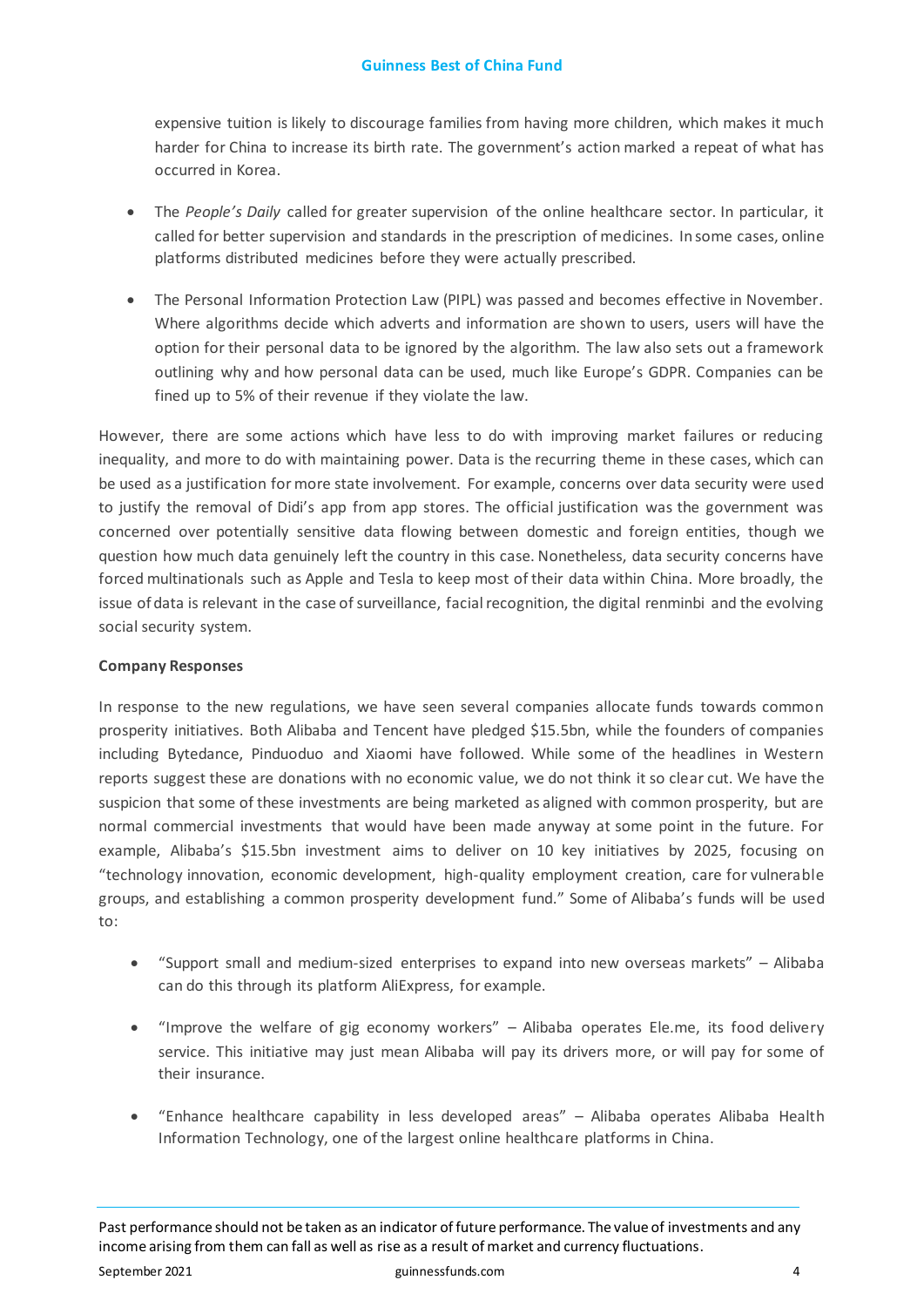Similarly, Tencent will invest \$15.5bn with a focus on:

- Innovation in the educational sector Tencent Education offers classes used by more than 100 million students.
- "Public welfare digitisation" Tencent Meeting has more than 100m registered users.
- Medical assistance Tencent backs WeDoctor, an online health platform which gives patients access to GPs, hospitals, pharmacies and insurers.
- Rural economic efficiency Tencent's AI applications could be relevant here, as it has trialled its AI solutions to help improve agricultural yields.

These investments fit in line with the government's objectives of common prosperity, which means these companies could be less likely to face regulatory action. No doubt, a portion of the capital invested can be thought of as a social contribution with little expected return. But some of these investments may have eventually been made anyway – the current focus on common prosperity means they are being frontloaded. These investments do have commercial appeal but are currently being marketed as investments in common prosperity. It would not surprise us if some of the investments discussed end up earning a return on capital well above the cost of capital.

# **Portfolio Performance**

In August, the top and bottom five contributors to performance are shown below, with the contribution to relative performance shown in brackets:

| <b>Top 5 Contributors</b>                | <b>Top 5 Detractors</b>          |  |  |
|------------------------------------------|----------------------------------|--|--|
| Underweight in Alibaba (+1.4%)           | Shengyi Technology (-0.6%)       |  |  |
| Xinyi Solar (+0.7%)                      | Meituan (not held) (-0.6%)       |  |  |
| Nari Technology (+0.4%)                  | Fuling Zhacai (-0.4%)            |  |  |
| China Overseas Land & Investment (+0.3%) | Li Ning (-0.2%)                  |  |  |
| Elite Material (+0.3%)                   | Novatek Microelectronics (-0.2%) |  |  |

*Source: Guinness Asset Management, data as of 31/08/2021.*

*Attribution relative to the iShares MSCI China ETF.*

In August, the Fund was flat while the MSCI Golden Dragon NTR Index rose 1.1% and the MSCI China NTR Index was flat.

In the Fund, strong performers were Xinyi Solar, Nari Technology, JD.com, Haier Smart Home and China Overseas Land. Weaker stocks were Fuling Zhacai, Shengyi Tech, Alibaba, Ping An and Novatek Microelectronics.

Xinyi Solar reported interim results where revenue increased 75% and net income increased 118%. Results were driven by both higher volume and higher blended average selling prices (ASPs). New production lines are helping the company cope with strong demand. While spot prices for solar glass have been falling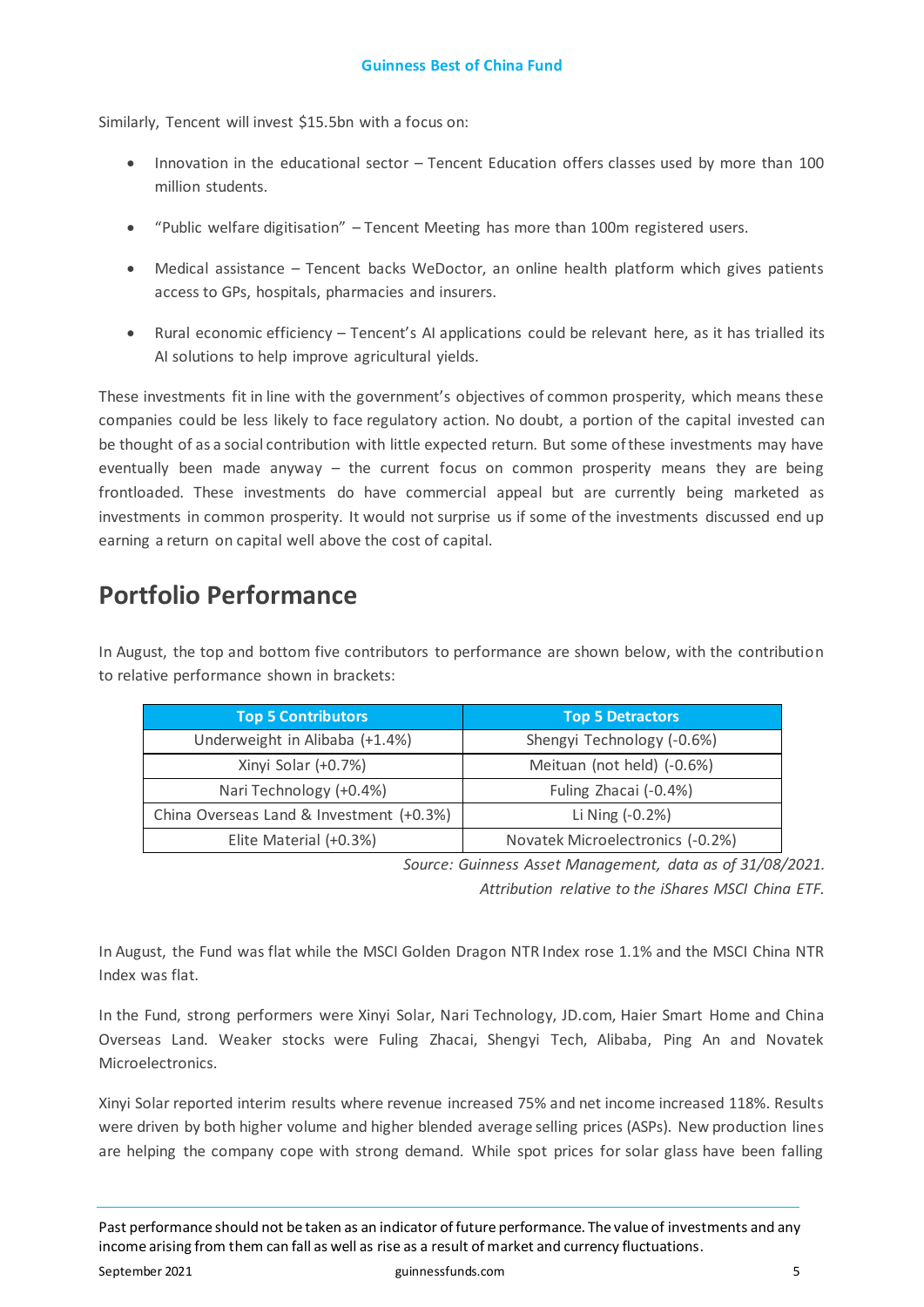since April, the company's blended gross margin only fell by two percentage points compared to the second half of 2020, supported by the more stable solar farm business.

Nari Technology's first half revenue and net income grew 22% and 34% respectively. Orders for the company's main product, power communications equipment, were robust. Management expect 15-20% growth a year for this segment over the next few years. Sales related to the buildout of Ultra High Voltage lines grew 90% year as more lines were completed. Encouragingly the company is diversifying its customer base, as revenue from non-grid customers grew 28%.

JD.com reported second quarter revenue growth of 26%. Despite the regulatory headwinds and weaker than expected macro data, sales have remained resilient, and management expect retail sales growth of 20-25% in the third quarter. As the company is expanding its non-retail business, costs are increasing at a faster rate than sales. That being said, we are seeing signs the company is being sensible. For example, JD is refining its roll out of community group purchases (CGP) and is now targeting particular areas rather than the whole country – this should lower the impact on margins. Given the regulatory changes affecting the sector, the company highlights it already fully covers social security insurance for its delivery workers, so unlike some of its peers, will not face higher costs from new regulations.

China Overseas Land & Investment (COLI) reported 1H21 results with core net profit (excluding the effects of investment property revaluation and foreign exchange) up 2%, in line with expectations. The Chinese real estate sector can be a worrying sector, but COLI is easily the best positioned in our view. It has the lowest debt ratios of its peers (debt to equity 67%, net debt to equity 33%) and its investment grade credit rating, also the best in the sector, gives it access to the lowest cost of funding at 3.6%. COLI's business is property development with 40% of its landbank in Tier 1 cities (Beijing, Shanghai, Hong Kong etc.) and in urban renewal projects. The stock offers a combination of strong balance sheet, good market position, and a stabilizing margin trend that suggests earnings growth is likely to track sales growth more closely. We believe the company has a strong enough balance sheet to weather weakness in the property market. But more importantly, if the property market is to become volatile because of problems with Evergrande, COLI has the ability to acquire good quality assets trading at depressed prices.

Fuling Zhacai reported first half revenue growth of 13% but earnings contraction of 17%. Fuling Zhacai was able to increase its gross margin despite higher raw material costs, a sign of the business's strong pricing power. Earnings fell because promotion expenses increased, as the company is trying to target more customers. We see these marketing expenses as an investment to generate future earnings growth, and so are comfortable with the stock despite the fall in earnings.

Ping An Insurance Group reported interim results for 1H21 that were better than forecast with net book value and operating profit above expectation. The dividend was increased by 5%. The value of new business in the life insurance segment dropped significantly as a result of declining first year premiums and lower margins. This is consistent with Ping An's drive to reduce the number of sales agents but to increase productivity, which remained unchanged on last year but with an 11% lower headcount. This lies behind the improvement at the operating profit level. Property & Casualty however, was a highlight with credit and guarantee insurance leading the way resulting in a Combined ratio (costs and expenses divided by revenues earned) falling to 95.9%, thereby increasing profits. Another strong contribution from Ping An Bank and the announcement of a share buyback made for a good set of results.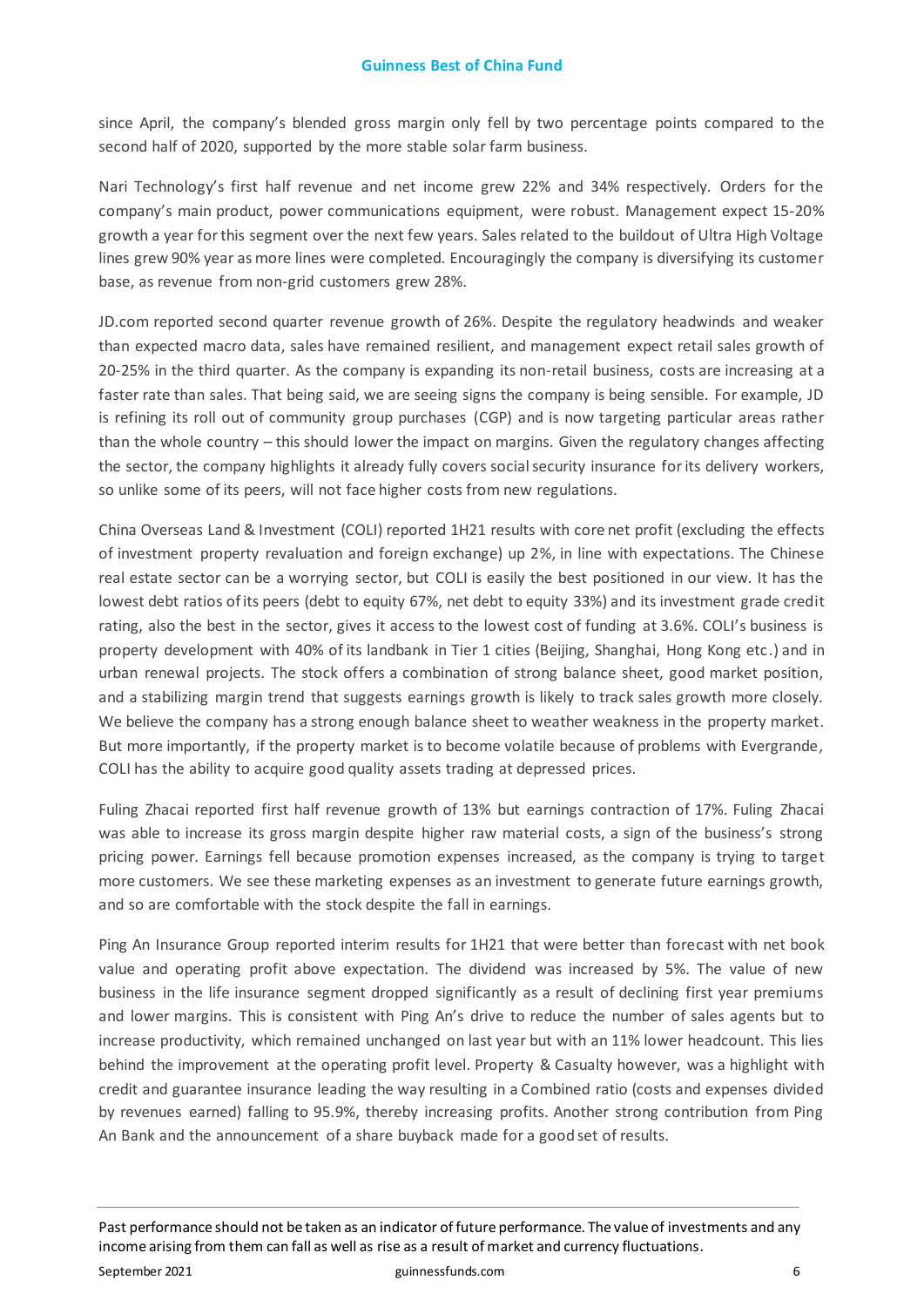# **Stock Switches**

In June we sold New Oriental Education and in July we sold Yuhong. In response, in August we bought AIA and Shengyi Technology.

AIA gives the fund exposure to growing demand for life and health insurance. It is headquartered in Hong Kong and derived more than 50% of its revenue from the China region. AIA also has exposure to Southeast Asia, namely Thailand, Malaysia and Singapore. However, much of the future earnings growth is likely to come from mainland China. AIA is targeting the rising middle class in the country and we believe there is a lot of room for the company to grow from a relatively low base. AIA targets the premium end of the market, using its highly trained workforce which is viewed as giving some of the best service in the industry. This is backed up by AIA's very low turnover rate amongst its staff, relative to its competitors.

Shengyi Technology makes copper clad laminates (CCLs), which are the main base material for printed circuit boards (PCBs). It benefits from multiple trends which point to greater demand for CCLs and PCBs: growing popularity of 5G compatible devices, growing demand for servers and cloud services as well as localisation towards Chinese suppliers in the Chinese market. Shengyi is quickly moving up the value chain, supporting a gradual rise in margins over time.

# **Summary view & outlook**

Valuations have come down from the peak earlier this year and relative to its longer-term average, the Chinese market is not cheap, as seen below. However, this long-term average does include a long period after the financial crisis, where China was in a bear market and was trading below 10x. During this period, producer price inflation was negative and the property market was in a relative slump. We do not think that these conditions are about to repeat. This depressed period for the index also did not include the highly rated technology stocks which began to dominate the market from 2017 onwards.



# MSCI China FY1 PER

*Data as of 31/08/21. (Source – Bloomberg, Guinness Asset Management calculations)*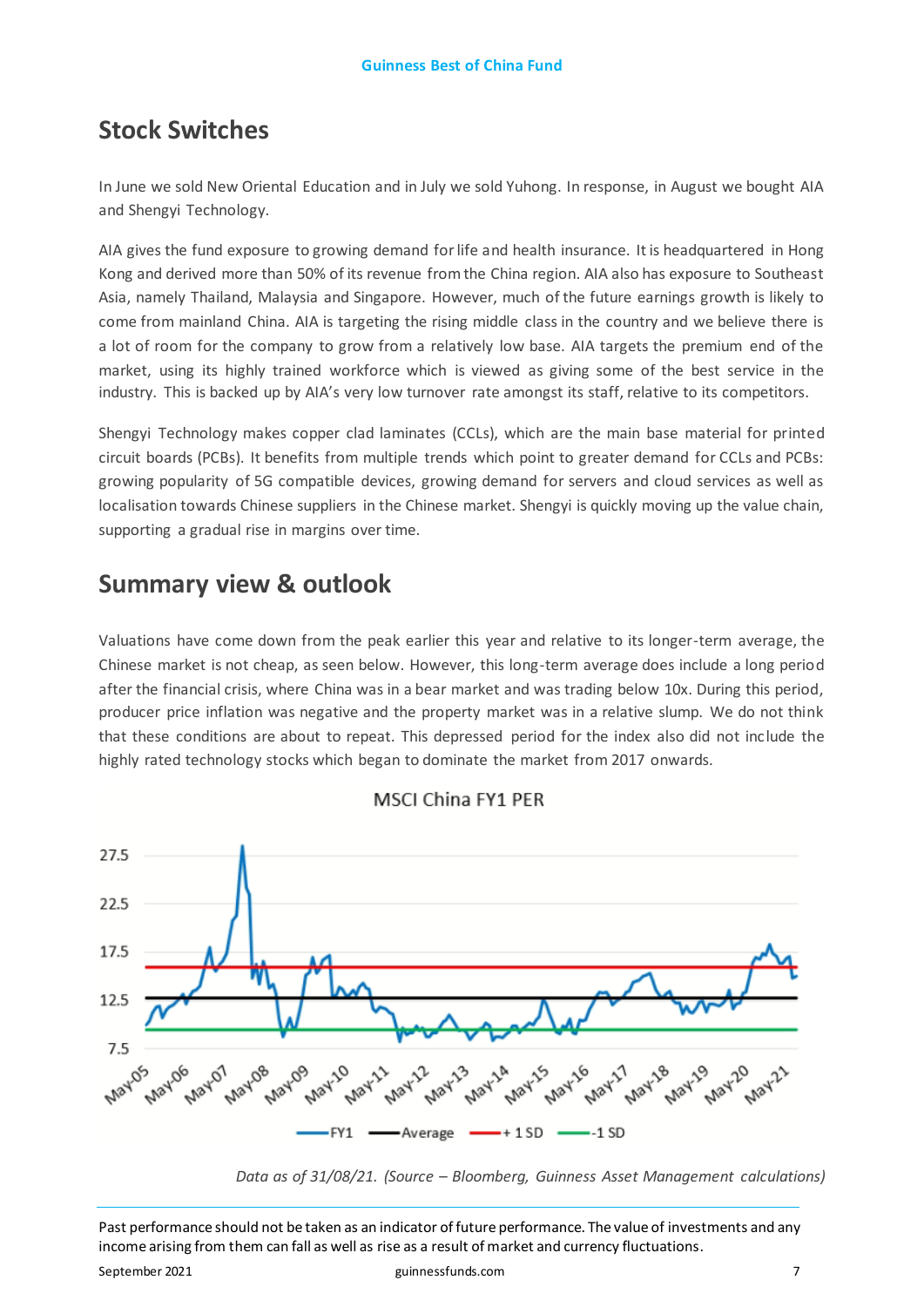# **Guinness Best of China Fund**

Looking at China since 2013, much of the multiple compression this year has come from Privately Owned Enterprises (POEs) rather than State Owned Enterprises (SOEs). Multiples for POEs are now in line with their eight-year average, while the multiple for SOEs remain cheap (reflecting the lower efficiency for these businesses). We think that, overall, multiples in China are now reasonable. Downward earnings revisions are currently greatest for the offshore Internet stocks, where estimates for 2021 and 2022 have been cut by 27%. Private businesses more generally also seeing downward revisions of 13%, as earnings expectations became too bullish after China had a good run in 2020, and the economy is now slowing down as stimulus is being gradually wound down. On the other hand, state owned enterprises are seeing positive earnings revisions of 9%.

It is of course impossible to say how much more the market can fall. But at these prices, China certainly is an attractive proposition. What is more interesting is that there are many good ideas apart from online tech companies which have been driving recent weakness. For example, based on consensus earnings expectations, the two-year earnings growth rate for Tencent and Alibaba is now 4% and 8% respectively. This means they are expected to be among the slower growth companies in the fund. Areas such as sustainable energy, import substitution, and China's move up the manufacturing chain are worth considering – many of the companies in these industries do not conflict with the recent focus on common prosperity.

For example, in the China fund, where online tech companies are less than 20% of the fund, we are being asked to pay 15x on 2021 earnings for expected ~14% earnings growth a year, for the next two years. There is so much more than just online tech if one is interested in the growth opportunities in China. The themes and subthemes in the fund reflect this:



*Data as of 30/06/21.*

Below we briefly outline some of the Hong-Kong listed stocks in the Fund which we think are interesting:

• **Manufacturing Upgrades/Sustainability** – Geely. We think Geely is one of China's best run car companies and is well placed to deal with the changes in the industry. The company benefits from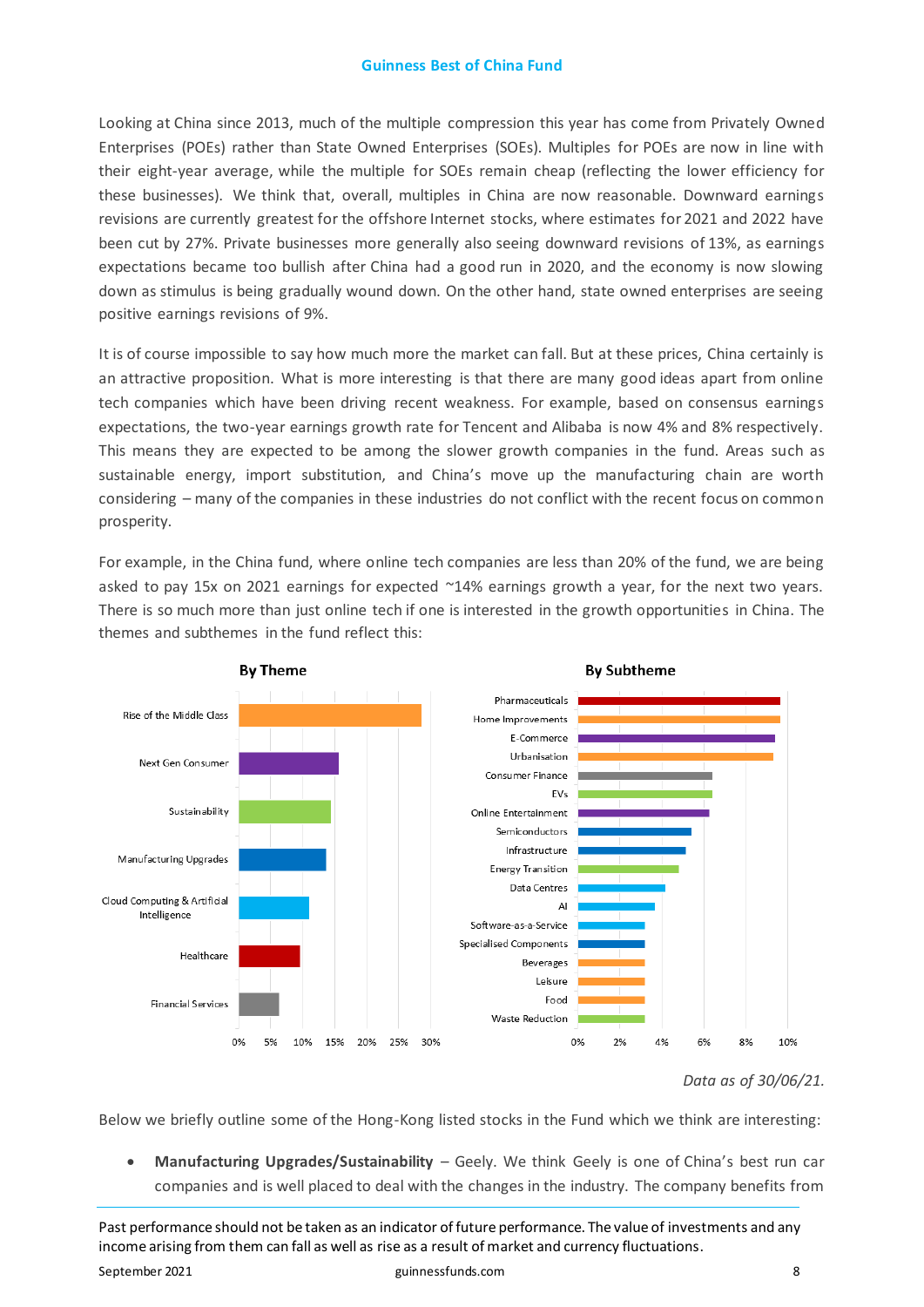cooperation with Volvo, which its parent company owns, where the two use the same design system to save costs. The parent company also owns a stake in Daimler and the two are working together to build new engines for hybrid vehicles. Geely's new EV brand *Zeekr* just raised \$500m in funding, valuing it at \$9bn. Geely has also set up a joint venture with Baidu, which is China's most advanced companies in the autonomous driving field.

- **Healthcare** CSPC Pharmaceutical. An ageing population means demand for pharmaceutical products is expected to increase – in 2020, 19% of the population was over 60 years old vs only 7% in 2000. CSPC gives exposure to the cardiovascular and oncology fields. The company is increasing its R&D spend to increase exposure to the innovative segment of the market, where pricing power is stronger.
- **Rise of the Middle Class** Haier Smart Home. Haier is one of China's largest manufacturers of household appliances, covering fridges, washing machines, TVs etc. Haier owns several brands to target different parts of the market, in order to take advantage of consumption upgrades. For example, its premium brand, *Casarte*, grew sales 74% in 1H21.
- **Sustainability** Xinyi Solar. Is the world's largest manufacturer of solar glass, which is used in the construction of solar panels. The company benefits from economies of scale due to its size, meaning it is one of the lower cost producers in the industry. Xinyi Solar is also known for the quality of its products, which is especially important as bifacial panels become more popular. These are more efficient but thinner panels, so quality is a key factor.

**Edmund Harriss Sharukh Malik, CFA**  Portfolio Managers

# **Data sources**

Fund performance: *Financial Express, total return 0.74% OCF*

Index and stock data: *Bloomberg*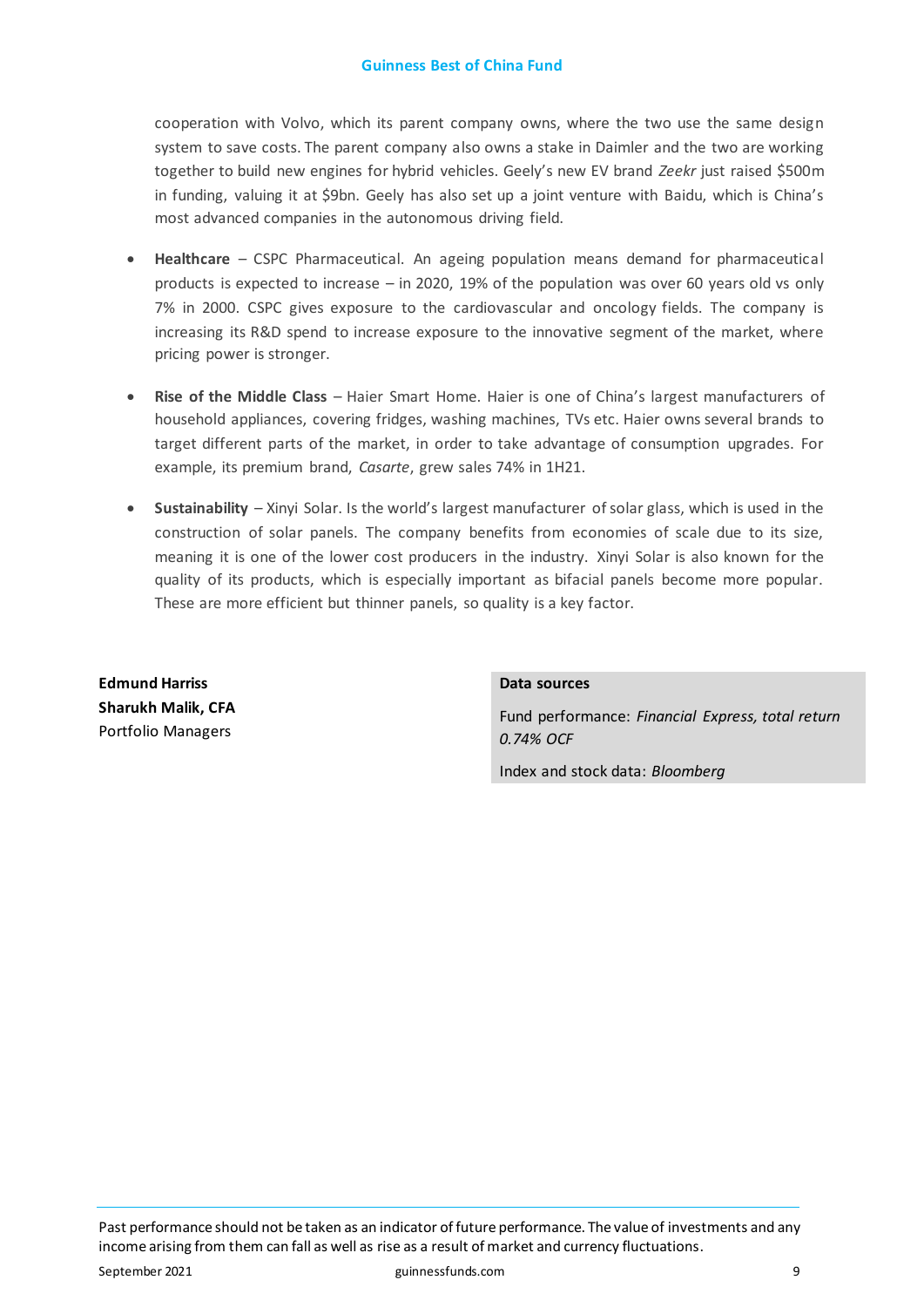# **Guinness Best of China Fund**



**31/08/2021**

# **PERFORMANCE**

*Past performance does not predict future returns* 

### **Annualised % total return from launch (GBP)**

| <b>Fund (Z Class, 0.74% OCF)</b>      | 13.1% |
|---------------------------------------|-------|
| <b>MSCI Golden Dragon Index</b>       | 15.1% |
| IA China/Greater China sector average | 14.5% |

| Discrete years % total return (GBP)   |            | Aug '21          | <b>Aug '20</b> | Aug '19    | Aug '18    | Aug '17        |
|---------------------------------------|------------|------------------|----------------|------------|------------|----------------|
| Fund (Z Class, 0.74% OCF)             |            | 12.0             | 12.3           | $-1.5$     | $-3.0$     | 37.4           |
| MSCI Golden Dragon Index              |            | 5.5              | 20.0           | 2.2        | 0.9        | 32.5           |
| IA China/Greater China sector average |            | 2.0              | 25.8           | 4.8        | 0.7        | 30.8           |
| Cumulative % total return (GBP)       | 1<br>month | Year-<br>to-date | 1<br>year      | 3<br>vears | 5<br>years | From<br>launch |
| Fund (Z Class, 0.74% OCF)             | 1.1        | 0.1              | 12.0           | 23.9       | 65.1       | 101.6          |
| MSCI Golden Dragon Index              | 2.1        | $-3.6$           | 5.5            | 29.4       | 73.0       | 123.1          |
| IA China/Greater China sector average | 0.5        | $-7.7$           | 2.0            | 34.5       | 77.2       | 117.1          |

### **RISK ANALYSIS**

| <b>RISK ANALYSIS</b>                                |          |          | 31/08/2021 |
|-----------------------------------------------------|----------|----------|------------|
| Annualised, weekly, from launch on 15.12.15, in GBP | Index    | Sector   | Fund       |
| Alpha                                               | 0.00     | $-0.18$  | $-1.39$    |
| Beta                                                | 1.00     | 0.98     | 0.99       |
| Information ratio                                   | 0.00     | $-0.11$  | $-0.25$    |
| Maximum drawdown                                    | $-20.57$ | $-23.77$ | $-25.74$   |
| R squared                                           | 1.00     | 0.93     | 0.88       |
| Sharpe ratio                                        | 0.60     | 0.56     | 0.47       |
| Tracking error                                      | 0.00     | 4.89     | 6.69       |
| Volatility                                          | 18.00    | 18.33    | 19.06      |

**Past performance should not be taken as an indicator of future performance. The value of this investment and any income arising from it can fall as well as rise as a result of market and currency fluctuations. Returns for share classes with a different OCF will vary accordingly.** 

Source: Financial Express, bid to bid, total return (0.74% OCF). Fund launch date: 15.12.2015.